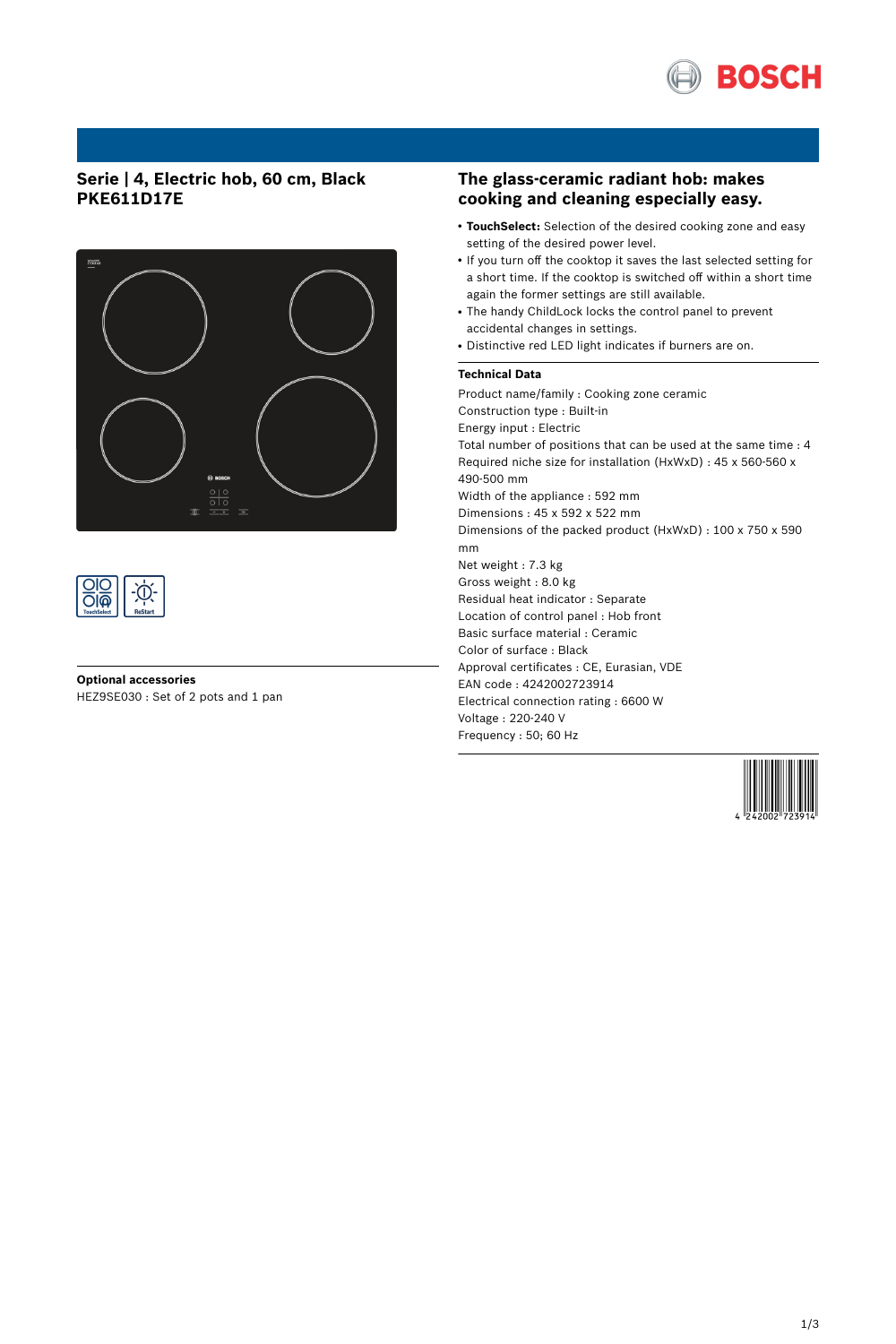

**Serie | 4, Electric hob, 60 cm, Black PKE611D17E**

**The glass-ceramic radiant hob: makes cooking and cleaning especially easy.**

### **Design**

- Frameless design
- <sup>60</sup> cm: space for <sup>4</sup> pots or pans.

#### **Flexibility of cooking zones**

- Cooking zone front left: <sup>145</sup> mm, 1.2 KW
- Cooking zone rear left: <sup>180</sup> mm, <sup>2</sup> KW
- Cooking zone rear right: <sup>145</sup> mm , 1.2 KW
- Cooking zone front right: <sup>210</sup> mm, 2.2 KW

### **Usage convenience**

- TouchSelect: control the power with imprinted +/- touch buttons.
- Variable 17-stage power settings for each zone: precisely adapt the heat with 17 power levels (9 main levels and 8 intermediate levels).

### **Time saving & efficiency**

- ReStart function: in case of unintentional switch-off, this feature restores all previous settings by switching on the hob again within 4 seconds.
- Quick Stop: quickly switch off <sup>a</sup> cooking zone with one longer touch.

#### **Safety**

- <sup>2</sup> stage residual heat indicator for each zone: indicates which cooking zones are still hot or warm.
- Control panel lock: prevent unintended activation of the hob.
- Main on/off switch: switch off all cooking zones at the touch of a button.
- Power on indicator light: indicates if the hob is heating.
- Automatic safety shut off: for safety reasons, heating stops after a preset time if not used (possible to customise).

### **Installation**

- Dimensions of the product (HxWxD mm): <sup>45</sup> <sup>x</sup> <sup>592</sup> <sup>x</sup> <sup>522</sup>
- Min. worktop thickness: <sup>16</sup> mm
- Connected load: 6.6 KW
- Required niche size for installation (HxWxD mm) : <sup>45</sup> <sup>x</sup> <sup>560</sup> <sup>x</sup> (490 - 500)